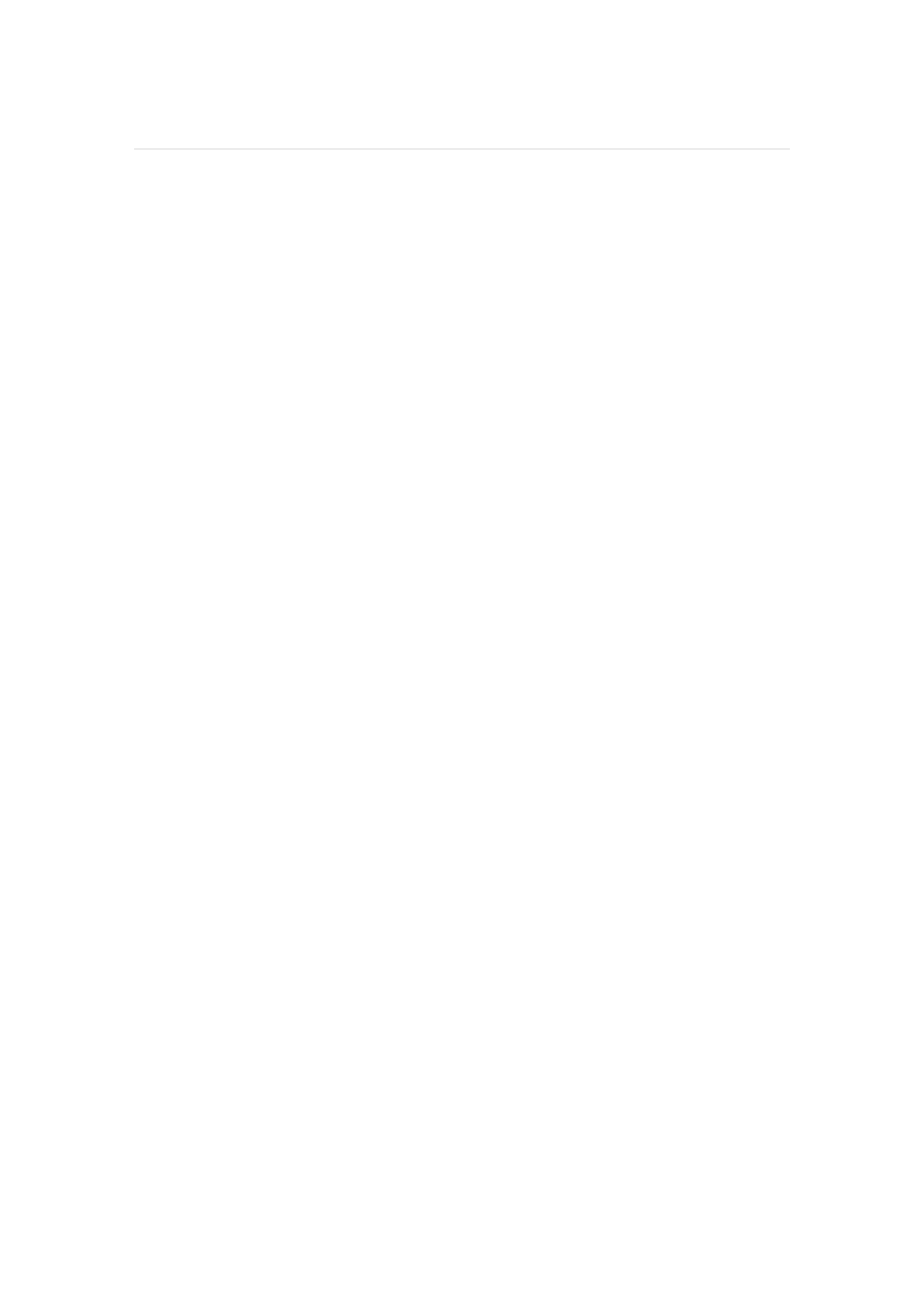# **NHS Jobs feature** releases







Rolling recruitment allows an employer to keep an advert live, whilst progressing with the recruitment of applicants. This means the employer doesn't need to wait until the advert has closed to be able to continue with recruitment past the scoring stage.





This allows employers to download contact details of applicants who have applied for a job, at any point and in a CSV format. This means they can easily contact applicants together. Super users will have the ability to view and download these contact details prior to shortlisting.



#### View-only version of pre-employment checks for recruiting managers

This allows recruiting managers to view an applicant's pre-employment checks, as well as the details of the checks. This way, they're able to clearly see how the checks are progressing and have a view of the applicants that are applying for their roles.



#### **Scoring page improvements**

A new 'In progress' flag has been introduced to be displayed when the employer returns to an incomplete application they've been scoring. This essentially allows employers to save a draft of any applications that are in the progress of being scored.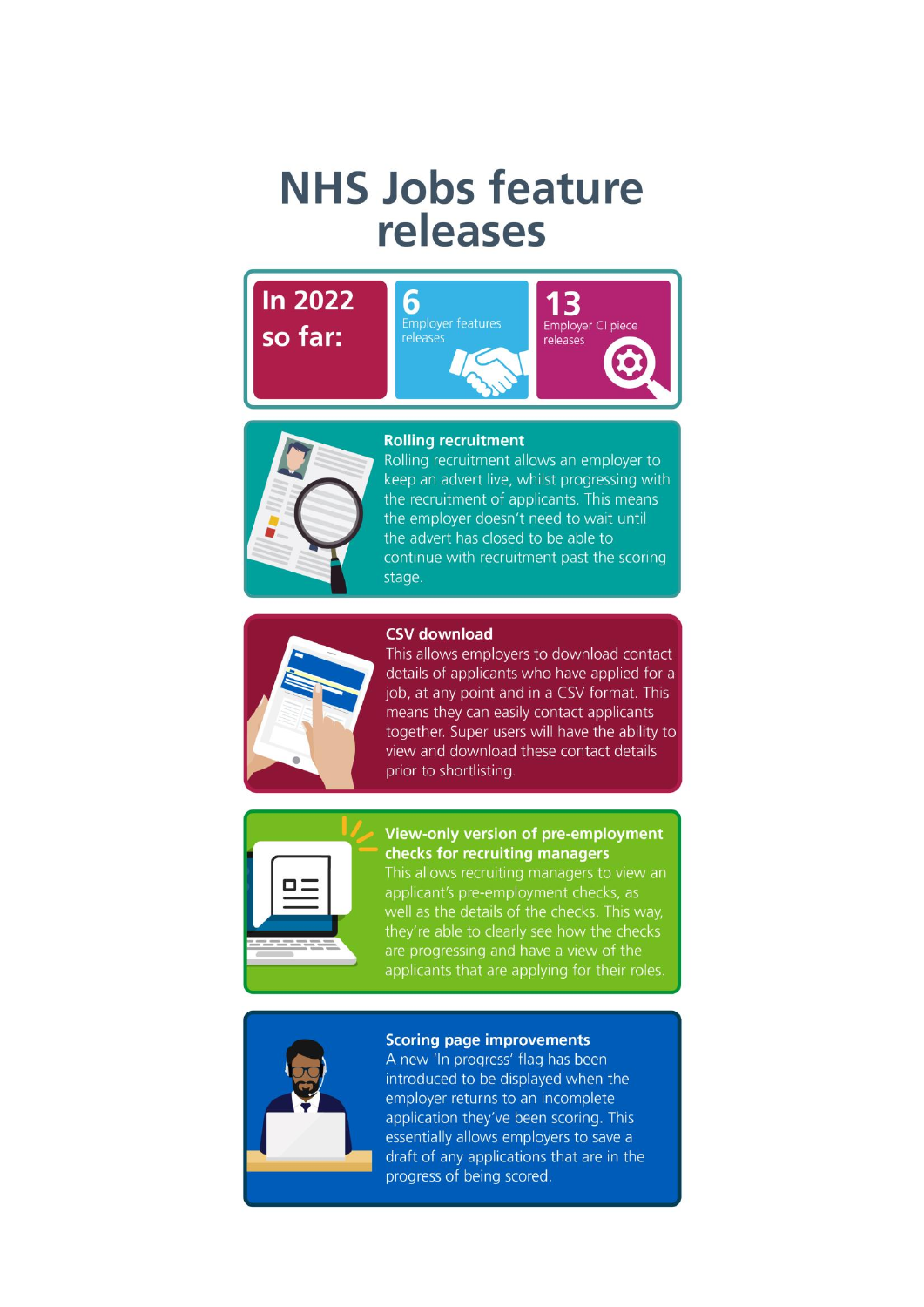**[CLICK HERE FOR LATEST RELEASE INFORMATION](https://www.nhsbsa.nhs.uk/new-nhs-jobs-service/help-and-support-employers)**

#### **Information for all NHS Jobs users**



**Liverpool Heart and Chest Hospital sees success with NHS Jobs and ESR integration**



Liverpool Heart and Chest Hospital NHS Foundation Trust (LHCH) joined NHS Jobs in the summer of 2020 and volunteered to be a private beta partner to support the piloting and improvement of the service. This gave them the opportunity to experience and feedback on every aspect of the end-to-end recruitment process that is now available in the new service.

For NHS Jobs, private beta activity ensures that functions benefit from focussed feedback in an operational environment to support continuous improvement of the service.

LHCH's enthusiasm to participate in the NHS Jobs pilot activity is indicative of their strong culture of research and innovation and part of their long-term plan to form strong clinical and organisational relationships to support improved patient care and enhance quality.

You can read all about the partnership and its success in their [customer](https://www.nhsbsa.nhs.uk/sites/default/files/2022-04/NHS%20Jobs%20case%20study-%20Liverpool%20Heart%20and%20Chest%20Hospital%20%28V0.4%29%2004.2022.pdf)  [testimonial.](https://www.nhsbsa.nhs.uk/sites/default/files/2022-04/NHS%20Jobs%20case%20study-%20Liverpool%20Heart%20and%20Chest%20Hospital%20%28V0.4%29%2004.2022.pdf)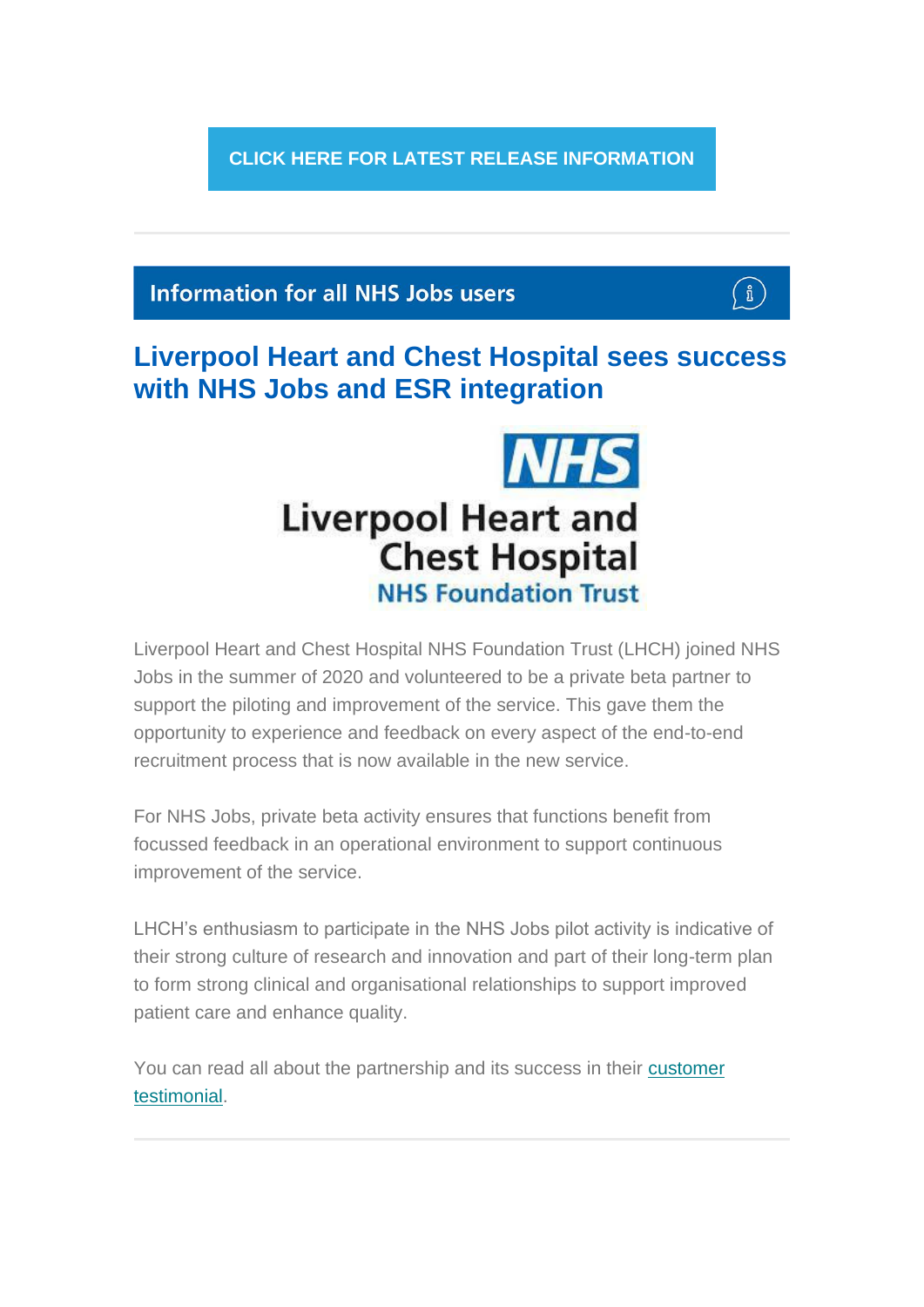## **New roles and permissions improvements**

As part of continuous improvement to 'manage users' within the NHS Jobs service, we have introduced a new Roles and Permissions table to make it clearer for users which roles the service offers, and the permissions attached to each role.

The roles within the service are Super user, Team manager, Recruitment administrator and Recruiting manager.

The Roles and Permissions table can be found on the employer dashboard once you have signed into your account.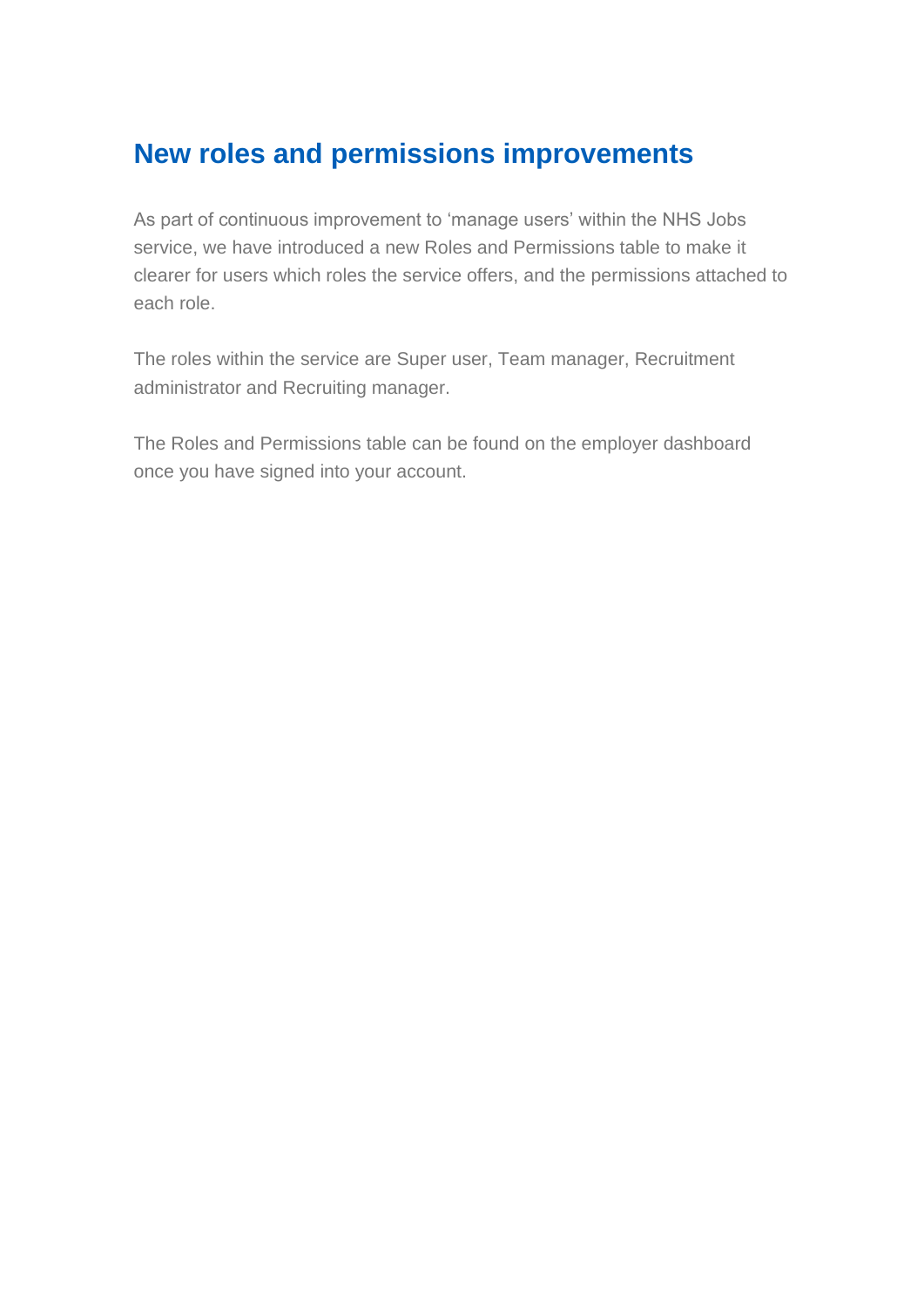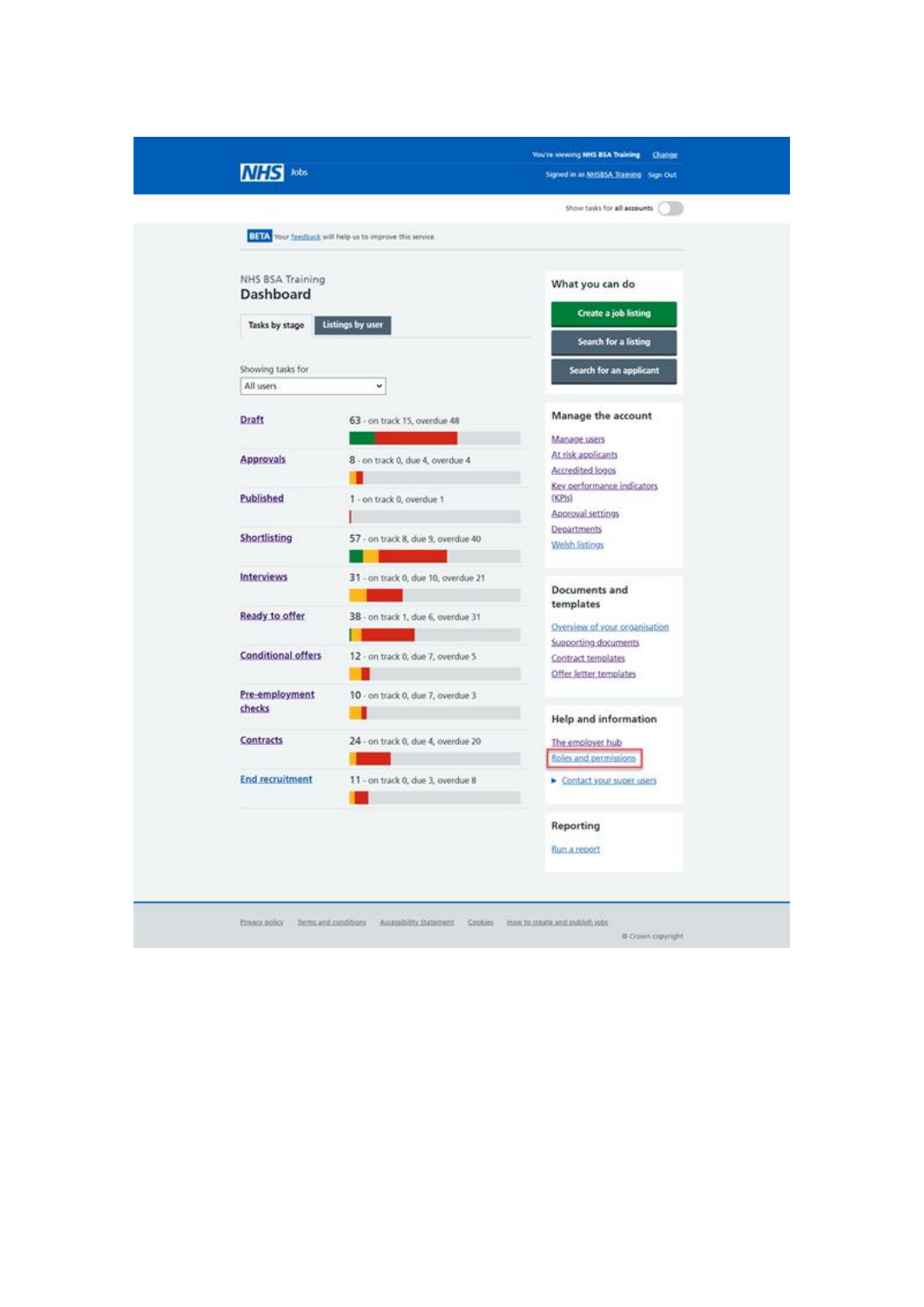| <b>NHS</b><br>Jobs                                                      |            |              | You're viewing NHS BSA Training<br>Change<br>Signed in as NHSBSA Training Sign Out                                 |                           |
|-------------------------------------------------------------------------|------------|--------------|--------------------------------------------------------------------------------------------------------------------|---------------------------|
| BETA Your feedback will help us to improve this service.                |            |              |                                                                                                                    |                           |
| < Go back                                                               |            |              |                                                                                                                    |                           |
| Which tasks can each role do?                                           |            |              |                                                                                                                    |                           |
| You are a Super user.                                                   |            |              |                                                                                                                    |                           |
|                                                                         |            |              |                                                                                                                    |                           |
| Search and view listings and applicants                                 |            |              |                                                                                                                    |                           |
| Any user with this role will be able to do the task.                    |            |              |                                                                                                                    |                           |
| $\oslash$ Only the user who is the recruiting manager for that listing. |            |              |                                                                                                                    |                           |
| that stage.                                                             |            |              | * A recruiting manager assigned to a stage e.g. Shortlisting or Interviews will only be able to see the listing at |                           |
|                                                                         | Super user | Team manager | <b>Recruitment administrator</b>                                                                                   | <b>Recruiting manager</b> |
| Search for a listing                                                    | ◉          | ◎            | ◎                                                                                                                  | ◎                         |
| Search for an applicant                                                 | ◉          | Ø            | Ø                                                                                                                  |                           |
| View a job listing                                                      | ۰          | ◎            | ✅                                                                                                                  | ⊘*                        |
| View all job listings                                                   | ◉          | Ø            | ø                                                                                                                  |                           |
|                                                                         |            |              |                                                                                                                    |                           |
| C Create and publish listings                                           |            |              |                                                                                                                    |                           |
| Send for approval, approve and reject listings                          |            |              |                                                                                                                    |                           |
|                                                                         |            |              |                                                                                                                    |                           |
| Manage a listing when it is live                                        |            |              |                                                                                                                    |                           |
|                                                                         |            |              |                                                                                                                    |                           |

For the latest user guides, videos and other useful materials please visit our [help and support for employers page.](https://www.nhsbsa.nhs.uk/new-nhs-jobs-service/help-and-support-employers)

#### **Access to applicant contact information**

To protect applicants from bias during scoring and shortlisting, their personal details are anonymised in the Published and Shortlisting stages. Based on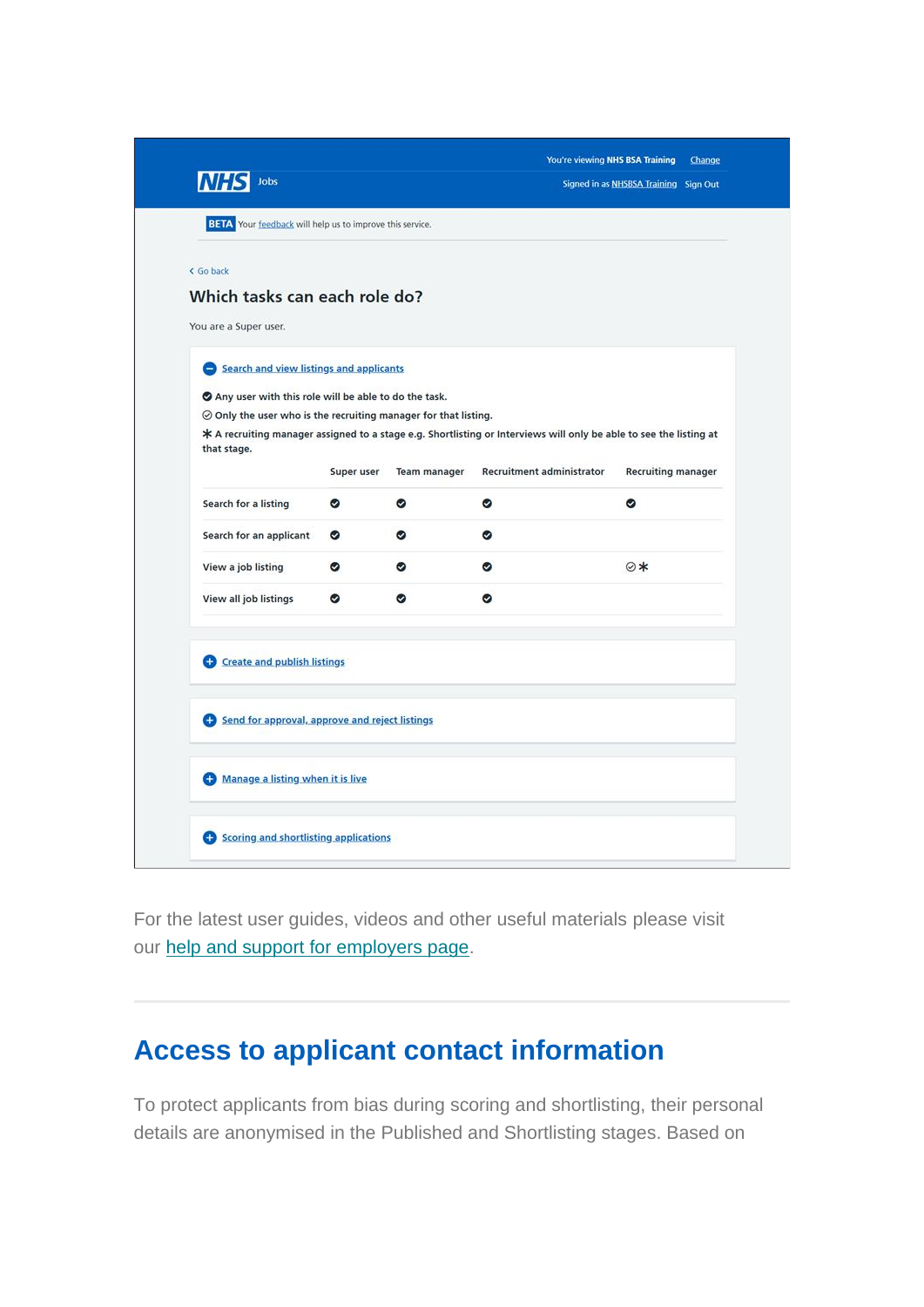feedback and user research, we know that employers sometimes have a genuine need to contact applicants in these earlier stages, to provide updates on the recruitment and role or share details for offline testing / assessments.

Based on this feedback, we have provided a secure and simple way for employers to access contact information for these applicants.

We have updated the applicant tab when a Super User is viewing a listing. This tab will display the applicant's name, email address and phone number (if provided). This access is currently limited to Super Users only, to ensure that it is managed appropriately and that members of the shortlisting panel cannot identify applicants during the scoring and shortlisting process.

### **NHS Jobs at NHS ConfedExpo 2022**

NHS Jobs Stakeholder Engagement Team will be on hand at this year's NHS ConfedExpo to talk all things NHS Jobs.

The team will be in Liverpool to answer your questions, discuss functionality requirements and understand your recruitment needs, so please stop by and say hello.

NHS Confederation, NHS England and NHS Improvement will unite healthcare leaders and their teams at one of the most significant events in 2022.

The expo takes place on 15-16 June, 2022 at ACC Liverpool. [Click here for full](https://www.nhsconfed.org/events/nhs-confedexpo)  [details about the event and how to attend.](https://www.nhsconfed.org/events/nhs-confedexpo)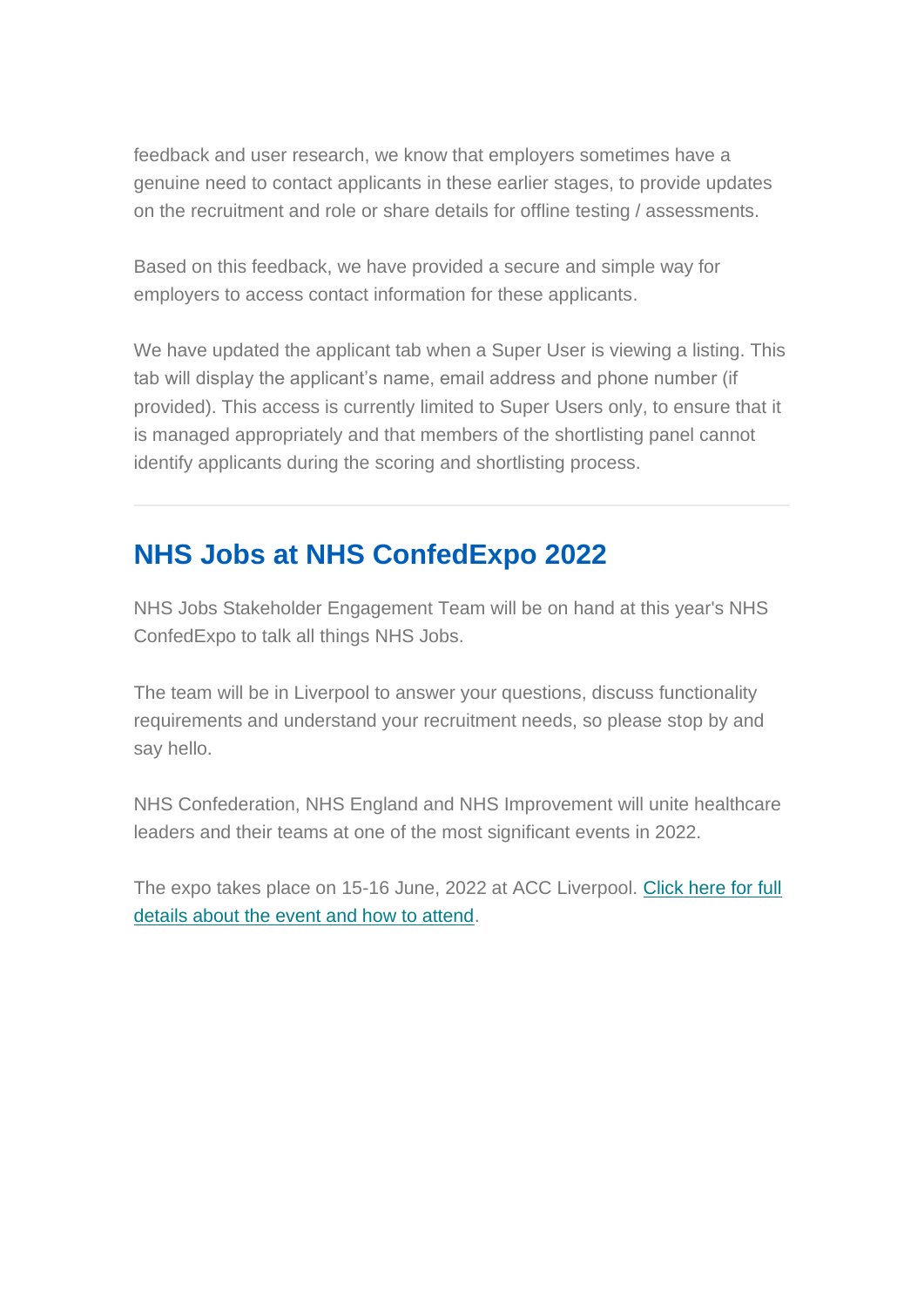



**[Talk to us](https://forms.office.com/Pages/ResponsePage.aspx?id=ggRtz7GGiE-MDDtN5MtALNGIW5yk0phPmNwvmz8hrOhUQTFBVEZIUkRHM09aNk9IMjVYRUJNSDFETy4u)**

Click the button above to get in touch and tell us about your experience using NHS Jobs.

#### **Thanks for reading**

Did someone forward you this newsletter? Make sure you don't miss out on all the latest news from NHS Jobs.

[Join our mailing list here.](http://nhs.us12.list-manage.com/subscribe?u=73c3d4c9798efad92c827e730&id=8af5dfef2b)